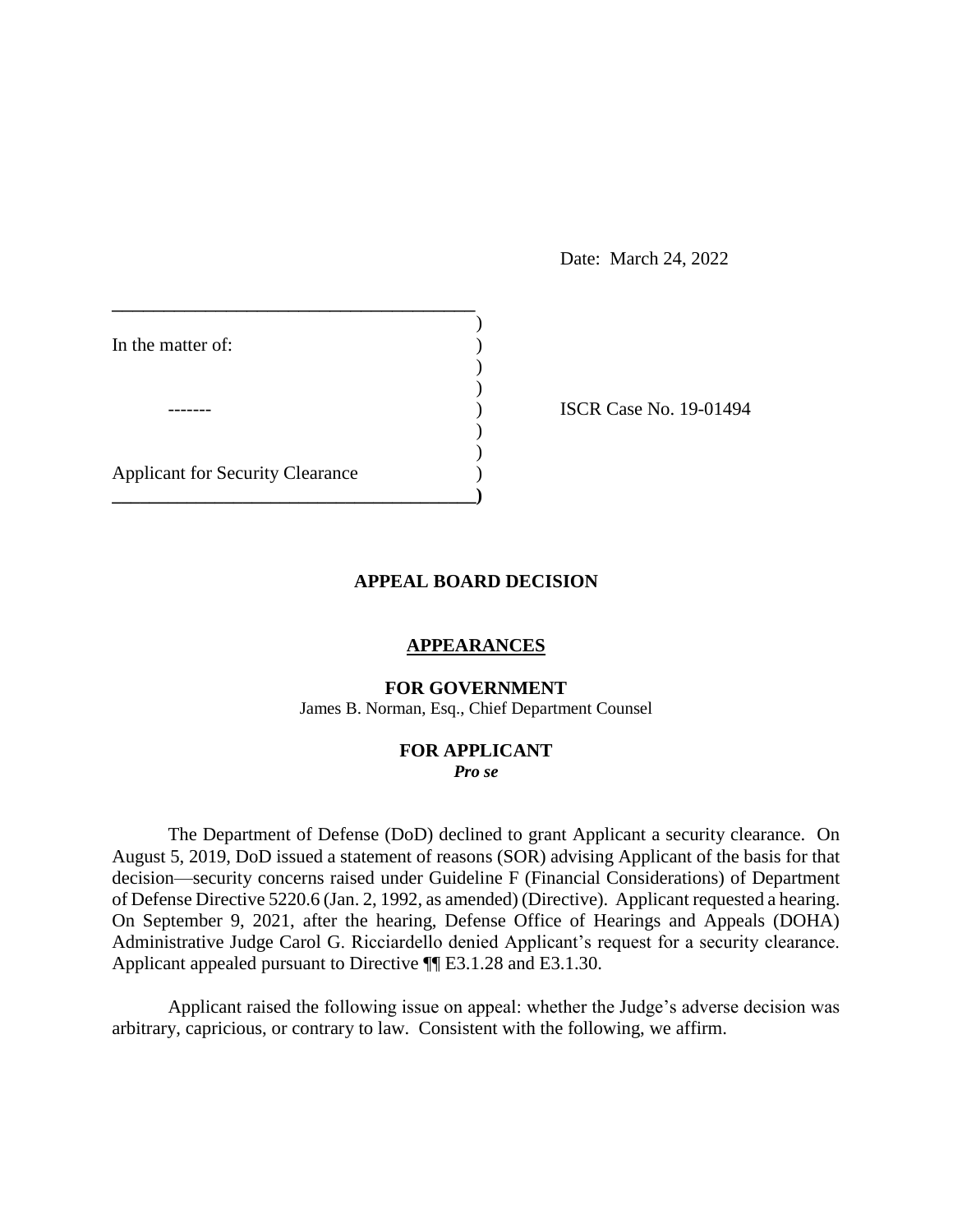### **The Judge's Findings of Fact and Analysis**

 The SOR contained fourteen allegations, the Judge finding against Applicant on seven of them. The adverse findings pertained to a 2011 discharge in bankruptcy; failure to file a Federal income tax return for tax year 2016; debts to the IRS for delinquent income taxes for tax years 2015 and 2018; and three consumer debts totaling about \$3,400. The Judge found that Applicant had been denied a security clearance in 2016 due to delinquent debts. Applicant attributed the financial problems alleged in his current SOR to a divorce. Documentary evidence supplied by Applicant showed that he owed about \$4,500 for tax year 2018; about \$5,600 for tax year 2016, which was not alleged in the SOR; and about \$6,300 for tax year 2015. Applicant did not begin to address his IRS problems until 2018. As of the month following the hearing, Applicant's IRS debts were still unresolved. The Judge stated that she would consider non-alleged conduct solely in evaluating Applicant's case for mitigation, his credibility, and in performing a whole-person analysis. She found that one of the remaining debts was resolved through wage garnishment and that he had not provided evidence to substantiate his claims about resolving some debts.

 The Judge characterized Applicant's debts as ongoing, stating that his financial condition of Applicant's efforts at resolving his tax problems, concluding that he did not demonstrate that he had acted responsibly in regard to them. She noted that Applicant did not provide evidence of an existing payment plan with the IRS and that he has not had financial counseling. The Judge concluded that after considering the entirety of the record, she was left with questions and doubts continues to cast doubt on his reliability, trustworthiness, and good judgment. She noted the timing about Applicant's eligibility for access to classified information.

## **Discussion**

In his Appeal Brief, Applicant states the following:

 This application started in 2017 and has continued through 2022. This is a long the court should have only allowed current financial concerns. If I was judged on time lapse to judge someone on their financial issues from 2011 to 2018. I believe my current financial situation, the only negative findings would be that I owe back taxes which I'm on an installment plan to repay with the IRS. [Appeal Brief at 1.]

 We construe this argument as contending that the Judge did not properly perform a whole-person analysis, devoting too much attention to conduct that began over ten years ago and devoting too little to his current financial condition.

 The concern under Guideline F is that failure to "meet financial obligations may indicate classified or sensitive information." Directive, Encl. 2, App. A ¶ 18. The Directive requires that, in evaluating an applicant's security eligibility, the Government examine "a sufficient period of time . . . to make an affirmative determination that the individual is an acceptable security risk." *Id*. at  $\llbracket 2(a)$ . To that end, a Judge should take into account all aspects of the record evidence poor self-control, lack of judgment, or unwillingness to abide by rules and regulations, all of which can raise questions about an individual's reliability, trustworthiness, and ability to protect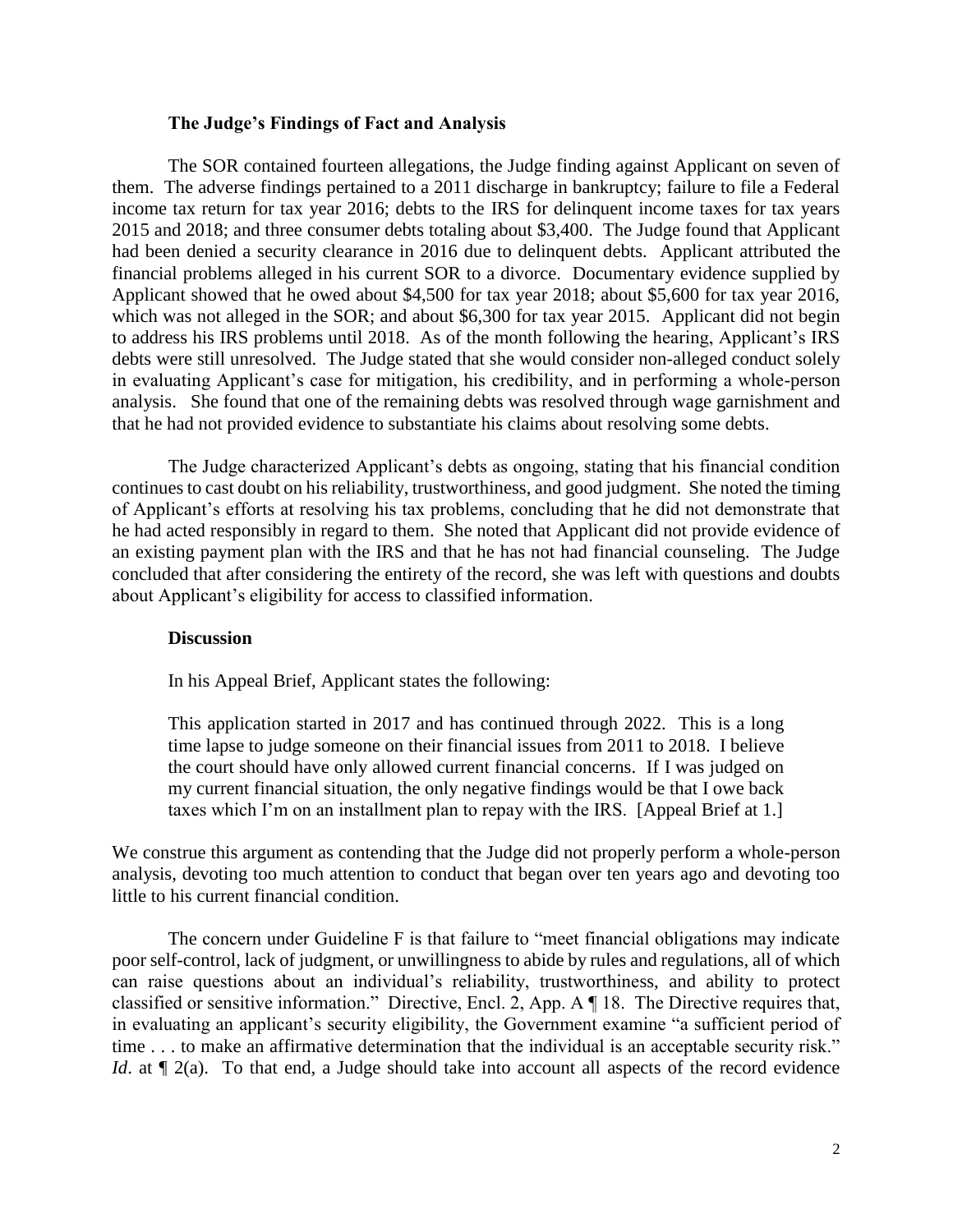bearing upon the applicant's trustworthiness and reliability. *See*, *e.g*., ISCR Case No. 04-00540 at 7 (App. Bd. Jan. 5, 2007).

 We note that the Judge found that many of Applicant's debts had been resolved, and she entered favorable conclusions regarding them. However, her findings that Applicant's IRS debts condition is demonstrably stable. Moreover, even though several of Applicant's debts have been resolved, the Judge was still authorized to consider the underlying circumstances of Applicant's financial problems in determining whether he had mitigated the concerns set forth in the SOR. *See, e.g.*, ISCR Case No. 17-02599 at 3 (App. Bd. Jan. 18, 2019) (Even if an applicant has actually paid his debts, or they have been removed through a legal process such as bankruptcy, a Judge may still consider the circumstances underlying the debts for what they may reveal about the applicant's eligibility for a clearance). That Applicant has had financial problems for many years; that he had previously been denied a clearance because of Guideline F concerns, which should have placed him on notice of the importance of financial stability to his eligibility for a clearance; and that several of his debts—including those owed to the IRS—were still owing as of the close of the record support her overall analysis. Applicant has not demonstrated that the Judge's wholeremain owing and that he did not corroborate his claims to be paying them off are consistent with the record that was before her, undercutting Applicant's appeal argument that his current financial person analysis was deficient.

 The balance of Applicant's arguments consists, in effect, of a disagreement with the Judge's weighing of the evidence. These arguments are not enough to show that the Judge weighed the evidence in a manner that was arbitrary, capricious, or contrary to law nor to rebut the 21-00734 at 2 (App. Bd. Mar. 2, 2022). presumption that the Judge considered all of the evidence in the record. *See, e.g*., ISCR Case No.

 The Judge examined the relevant evidence and articulated a satisfactory explanation for may be granted only when 'clearly consistent with the interests of the national security.'" *Department of the Navy v. Egan*, 484 U.S. 518, 528 (1988). *See also* Directive, Encl. 2, App. A ¶ 2(b): "Any doubt concerning personnel being considered for national security eligibility will be the decision. The decision is sustainable on this record. "The general standard is that a clearance resolved in favor of the national security."